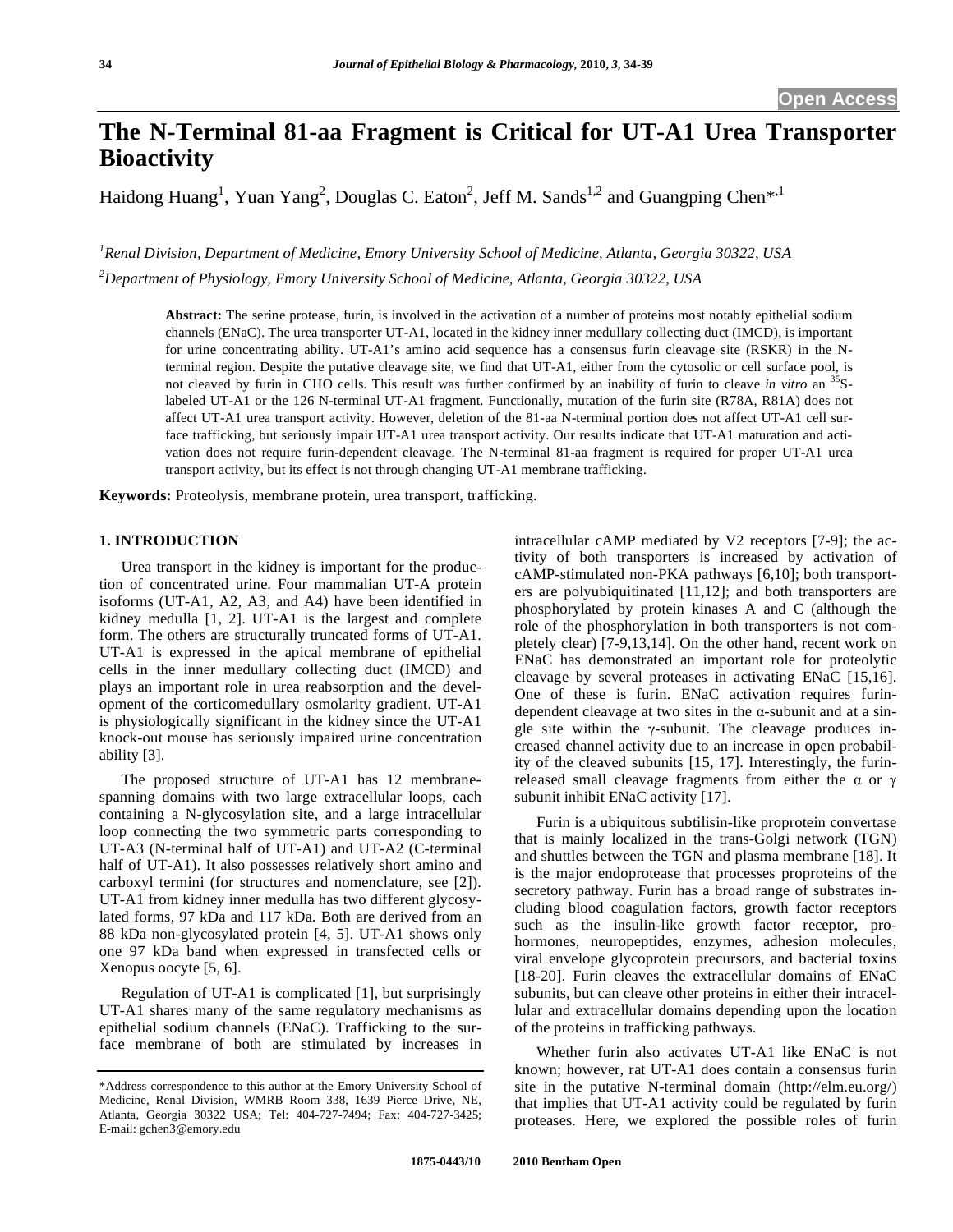cleavage in UT-A1 maturation, trafficking, and activity. We found UT-A1 is not cleaved by furin. On the contrary, the supposed furin cleaved N-terminal 81-aa fragment is critical for UT-A1 urea transport activity.

# **2. MATERIALS AND METHODS**

# **2.1. Cell Culture**

 Parental and furin manipulated (furin-deficient, furindeficient + furin) CHO cells were kindly provide by Dr. Stephen Leppla (National Institute of Dental Research, Bethesda, MD). The cells were cultured in alpha-MEM (GIBCO32561) supplemented with 10% FCS and penicillin/ streptomycin.

# **2.2. Constructs**

 The coding region of full-length rat UT-A1 was PCR amplified by using pcDNA3-UT-A1 as a template and cloned into the EcoRI/KpnI sites of pEGFP-C2 vector (Clontech) to generate N-terminal GFP tagged UT-A1. To generate the 126-aa fragment of N-terminus of UT-A1 (N-A1), a 378 nt cDNA fragment was PCR amplified and cloned inframe with the GAL4 DNA binding domain into the pGBKT7 vector (Clontech). pGBKT7-N-A1 was originally used for our yeast two-hybrid experiment. It incorporates a c-myc epitope into the fusion protein. Xenopus  $ENaC-\alpha$ subunit cDNA was in pcDNA 3.1 (Invitrogen).

 Rat UT-A1 was cloned into the Xenopus oocyte expression pGH19 vector. The two UT-A1 mutants of the furin cleavage site (R78A and R81A) were generated using the Stratagene Quick-Change mutagenesis kit. N-terminal 81-aa deleted UT-A1  $(\Delta 81A1)$  was PCR amplified and cloned into pGH19. All constructs were confirmed by DNA sequencing.

# **2.3. Transient Transfection and Western Blot**

CHO cells were grown in 6-well plates to  $~80\%$  confluency and transfected with pEGFP-UT-A1 using Lipofectamine for 48 h. Cells were then processed for cell surface biotinylation and lysed with RIPA buffer (150 mM NaCl, 10 mM Tris-HCl, pH 7.5, 1 mM EDTA, 1% Triton X-100, 1% sodium deoxycholate, 0.1% SDS, and protease inhibitors). Total cell lysates and biotinylated samples were analyzed for UT-A1 expression with both antibodies to GFP (Invitrogen) and UT-A1 [21].

# **2.4. Cell Surface Biotinylation Assay**

 Cell surface biotinylation assay was performed as described previously [5].

# **2.5.** *In Vitro* **Furin Cleavage**

 The full-length and a 126 N-terminal fragment of UT-A1 were synthesized *in vitro* by using the TNT T7-coupled rabbit reticulocyte translation system (Promega). The translation reaction in a final volume of 50  $\mu$ l included 25  $\mu$ l of reticulocyte lysate, 2  $\mu$ l of 10x reaction buffer, 1  $\mu$ l of 1 mM amino acid mixture (minus methionine),  $2 \mu l$  of 10 mCi/ml [ ${}^{35}$ S] methionine (Amersham), 1 µg of DNA template (pcDNA3-UT-A1 or pGBKT7-N-A1), and  $1 \mu l$  of T7 RNA polymerase. The mixtures were incubated for 60 min at 30 $^{\circ}$ C. Xenopus  $\alpha$ -ENaC subunit was also prepared in the same way and used as a furin cleavage control.

 The reaction was then immunoprecipitated with different antibodies to UT-A1, c-myc (Clontech) or  $xENaC-a$ , followed by Protein-A beads. The precipitated products were processed for furin digestion. The reaction was carried out in 30 ul of total volume with different concentrations of recombinant furin (New England Biolabs), and 100 mM HEPES (pH  $7.5$ ), 0.5% Triton X-100, 1 mM CaCl<sub>2</sub>, and 1 mM 2-mercaptoethanol at 30°C for 2 or 16 h. The proteins were eluted by boiling in 2x SDS loading buffer, run on SDS-PAGE, and detected by autoradiograph.

# **2.6. Xenopus Oocyte Experiments**

 UT-A1 urea transport activity was measured in *Xenopus* oocytes by measuring urea flux. Capped complementary RNAs of UT-A1, UT-A1 furin site mutants (R78A and R81A), and truncated UT-A1  $(\Delta 81)$  were transcribed with T7 polymerase using the mMESSAGE mMACHINE T7 Ultra Kit (Ambion). For the oocyte isolation and microinjection, a female Xenopus laevis was anesthetized with 0.2% tricaine (Sigma). The oocytes were defolliculated by two treatments with 2 mg/ml collagenase I-V (Sigma) and the cells were grown in OR3 medium. Stage V-VI oocytes were used for cRNA injection. Five ng of UT-A1 were injected into each oocyte. Urea transport activity was measured as described previously [22].

 Oocyte cell biotinylation was performed with some modification according to Harris *et al.* [16]. Oocytes (15/group) were pre-incubated with ND96 for 1 h at  $4^{\circ}$ C. Cells were then labeled with biotin in a biotinylation buffer containing 10 mM triethanolamine, 150 mM NaCl, 2 mM CaCl<sub>2</sub>, and 1.5 mg/ml EZ-link sulfo-NHS-SS-Biotin (Pierce) for 30 min. Excess biotin reagent was quenched by 0.1 M lysine in OR3 medium for 10 min. After washing, the cells were lysed in 700  $\mu$ l of lysis buffer containing 1% Triton X-100, 500 mM NaCl, 5 mM EDTA, 50 mM Tris-Cl, and protease inhibitor cocktail (Sigma). The lysates were centrifuged for 10 min at  $10,000$  rpm. Fifty  $\mu$ l of supernatant were saved as total protein for Western blotting and 550 ul of supernatant were added to  $20 \mu l$  of immunopure immobilized streptavidin beads (Pierce) for precipitating the membrane biotin-labeled proteins. After overnight incubation at 4°C, the beads were washed and the biotin conjugated proteins were eluted and processed for Western blot with UT-A1 antibody. To ensure that equal amounts of biotinylated membrane protein were loaded, the total biotin labeled protein was detected with HRP conjugated avidin-biotin complex (ABC) from Vector Laboratories.

# **3. RESULTS**

# **3.1. UT-A1 is not Cleaved by Furin in CHO Cells**

 Rat UT-A1 has a consensus furin cleavage site  $(^{78}RSKR^{81})$  in its N-terminus. An amino acid homology search shows that this site is highly conserved in mammalian UT-A1 among human, rat, mouse, dog, and monkey, but not in cattle (Fig. **1A**). We examined UT-A1 expression in three different types of CHO cells, wild type, furin-deficient, and furin-deficient plus furin re-introduced cells. We first transiently transfected CHO cells with pcDNA3-UT-A1 and detected UT-A1 with antibody specific to the UT-A1 Cterminus. However, only a single band corresponding to the full-length UT-A1 was observed among the three CHO cells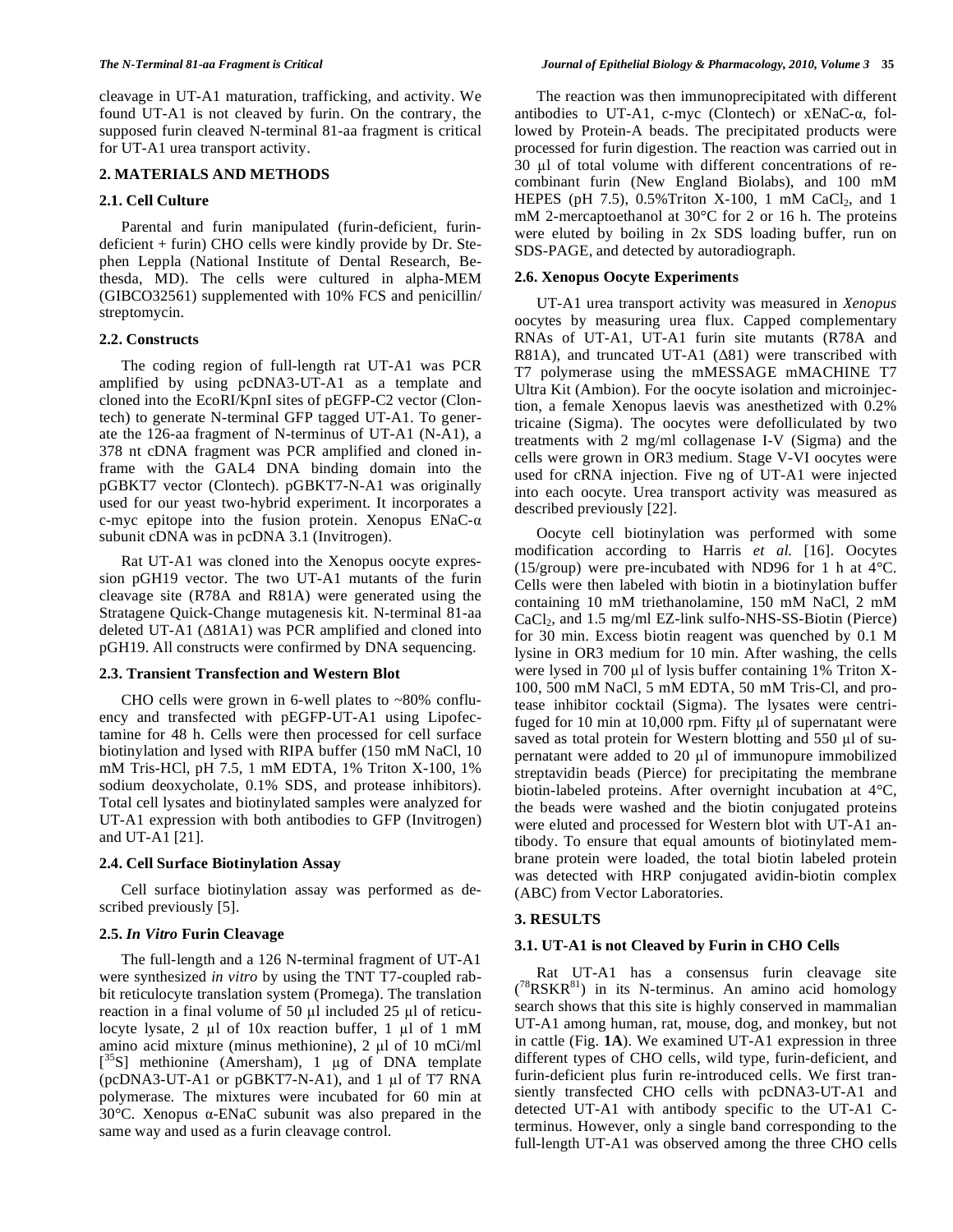(not shown). To clearly identify a possible furin cleaved 81 aa N-terminal fragment, a N-terminal GFP tagged UT-A1 (pEGFP-UT-A1) was prepared and transfected into furin manipulated CHO cells. UT-A1 expression was examined by both GFP antibody and UT-A1 antibody, respectively. With the UT-A1 C-terminus antibody, we detected the same size UT-A1 bands among these three different types of CHO cells, without any sign of a furin-cleaved (reduced size) UT-A1 (Fig. **1C**). With the GFP antibody, the expected 81 amino acid furin-induced proteolytic fragment was not observed (Fig. **1B**). We also examined the possibility of whether a small fraction of UT-A1 that trafficks to the cell membrane could be cleaved by furin. Cell surface proteins were biotinylated and cell surface UT-A1 was detected with UT-A1 antibody. Again, we did not find any furin cleaved UT-A1 (Fig. **1C**).

## **3.2. Furin Does not Cleave UT-A1** *In Vitro*

 To exclude the possibility that other unknown factors might inhibit furin cleavage in cells, recombinant UT-A1 was prepared from rabbit reticulocyte lysate and purified with UT-A1 antibody and protein A beads. The purified UT-A1 was incubated with recombinant furin. ENaC  $\alpha$  subunit was used as positive cleavage control since it is known to be cleaved by furin [15]. Fig. (**2A**) shows that purified UT-A1

could not be cleaved by furin *in vitro*, while  $ENaC \alpha$  produces the two expected small bands.

 UT-A1 is a 929-aa large transmembrane protein. To eliminate the possibility that its tertiary structure might impede furin's access to the cleavage site, we also prepared a 126 aa short N-terminal fragment and performed *in vitro* furin digestion. However, this N-terminal fragment of UT-A1 was also not cleaved by furin (Fig. **2B**).

### **3.3. Mutations of the Furin Site do not Alter Functional UT-A1 Expression in Xenopus Oocytes**

 Although our results so far made it seem highly doubtful that furin cleaved UT-A1 in CHO cells, we thought we should confirm that UT-A1 activity was not altered when cleavage was not possible. Using site-specific mutagenesis, we prepared two UT-A1 mutants in which the two key arginine residues in the putative furin site were replaced by alanine and then investigated whether the mutations would result in altered UT-A1 urea transport activity. Fig. (**3A**) shows that urea transport activity measured in oocytes was unchanged by either mutation. Meanwhile, analysis of UT-A1 protein expression by immunoblotting showed that the mutations did not alter the pattern of UT-A1 expression (Fig. **3B**).



|        | $(R-X-[K/R]-R)$                       |
|--------|---------------------------------------|
| rat    | RSSDEDSHIVKIEKPNERSKRRESELPRRASAGRGAF |
| human  | RSSNEDSHIVKIEKLNERSKRKDDGVAHRDSAGQRCI |
| mouse  | RSSDEDSHIVKIEKPNERNKRRESEVSRRASAGRGGF |
| doa    | RSSNEDSHIVKMEKPSERSKRRESGAAHRGSAGMG   |
| monkev | RSSNEDSHIVKIEKPNERSKRKEDGVAHRDSAGQ    |
| cattle | RSSNEESHIVKIEKPNEKDTRRETGAAPQDSAGQG   |
|        |                                       |



**Fig. (1). A**) A consensus furin cleavage site is conserved in rat, human, dog, monkey, but not in cattle. **B**, **C**) UT-A1 expression in furin manipulated CHO cells. pEGFP-UT-A1 was transiently transfected into wild type CHO, furin-deficient CHO, and furin-deficient + furin CHO cells for 48 hr. Total cell lysates or cell surface biotinylated proteins were analyzed by immunoblotting with anti-GFP (N-term, **B**) or anti-UT-A1 (C-term, **C**) antibodies.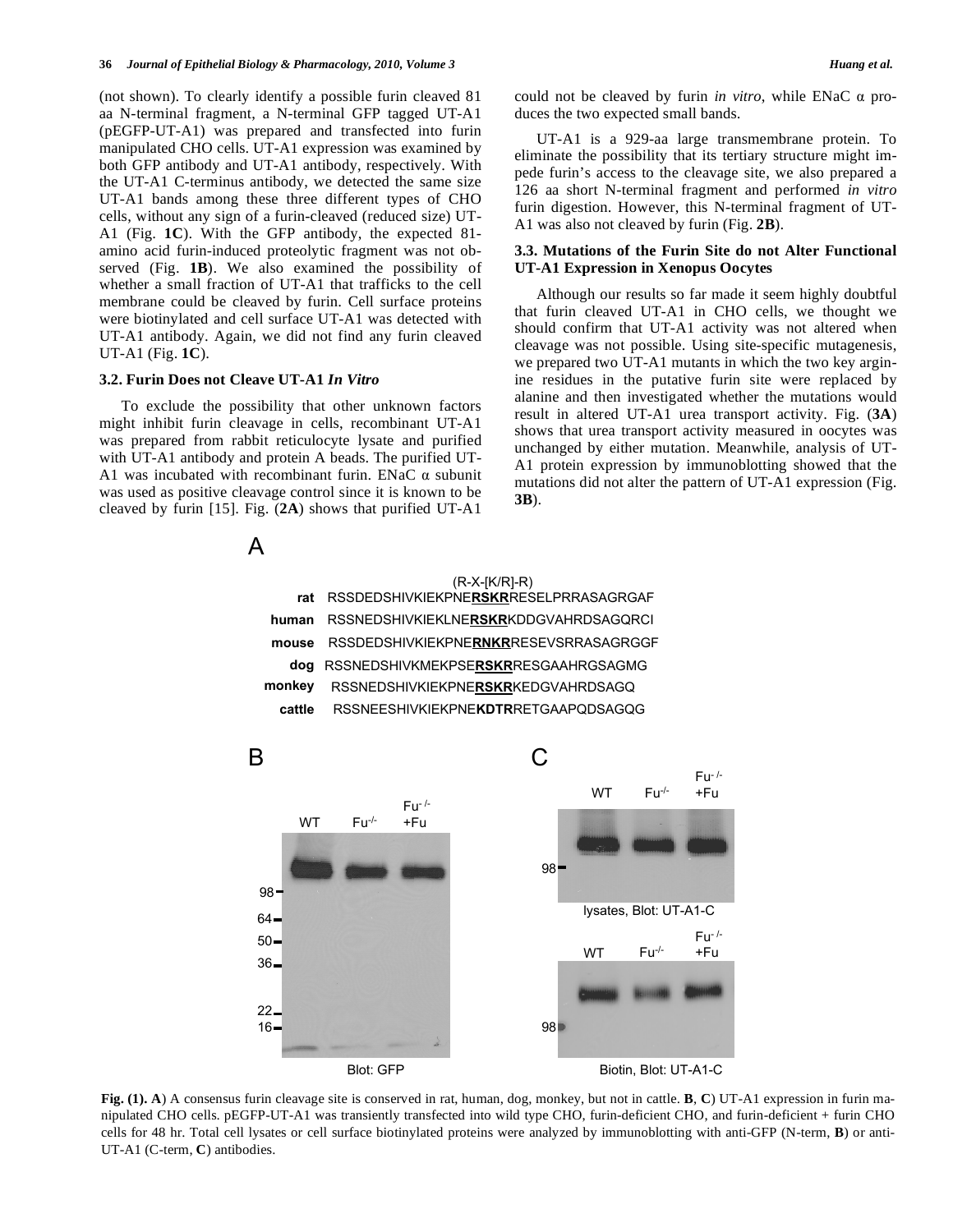A



**Fig. (2).** *In vitro* furin cleavage. The whole UT-A1 (**A**) or a 126 N-terminal fragment (**B**) was prepared from rabbit reticulocyte lysates and radioactively labeled with <sup>35</sup>S-methionine. The recombinant purified products were then processed for enzyme digestion with 1 and 5 units of furin at 30°C for 2 or 16 h. The samples were run on 4-20% SDS-PAGE and detected by autoradiograph. Arrows indicate the cleaved products.

# **3.4. Deletion of N-Terminal 81-aa Reduces UT-A1 Activity**

 Finally, we examined the effect on urea transport of the potential 81-aa furin cleavage fragment (since, if UT-A1 is like ENaC the furin cleavage product will alter transporter activity). We deleted the 81-aa fragment from UT-A1, and tested whether this deletion altered UT-A1 transport activity. Fig. (**4A**) shows that loss of the N-terminal 81 aa significantly reduced UT-A1 urea transport activity. This suggests that the 81 aa fragment contains some important motifs, like phosphorylation sites, which are required for urea transport activity. Interestingly, without the 81-aa fragment, UT-A1 is still able to move to the cell membrane (Fig. **4B**), suggesting that UT-A1 trafficking does not involve the N-terminal end.

# **4. DISCUSSION**

 UT-A1 is a large 929 amino acid, transmembrane protein. The furin site, RSKR, is located between amino acids 78 and 81. We originally hypothesized that, like other proproteins which are activated by releasing a small fragment at the N-terminus, it is possible that cleavage of the 81aa N- terminal fragment by furin could affect UT-A1 maturation and activation. However, based on our results our hypothesis appears to be false, since UT-A1 does not undergo furin proteolysis in CHO cells (Fig. **1**) or *in vitro* (Fig. **2**). Here, we found the 81aa N-terminal fragment is critical for the UT-A1 urea transport activity.

 One of the well studied membrane proteins that is regulated by furin proteolysis is ENaC. The  $\alpha$ -ENaC subunit undergoes endogenous cleavage producing an 80-kD fragment and a 65-kD fragment at the cell surface [16]. These cleaved products are not seen in the non-biotinylated intracellular pool. Furin cleavage of  $\alpha$ -ENaC occurs in the late Golgi or at the cell surface. In fact, we were able to use  $\alpha$ -ENaC as a positive control to demonstrate furin cleavage. To answer the question of whether, like  $\alpha$ -ENaC, a small portion of UT-A1 at the cell surface could be cleaved by furin, we also examined proteolytic processing of UT-A1 at the cell surface. Even in the biotinylated cell surface pool of UT-A1, we did not detect any furin-cleaved UT-A1 either in furincontaining or furin-deficient CHO cells (Fig. **1C**). Mutation of the two key residues of the potential furin cleavage site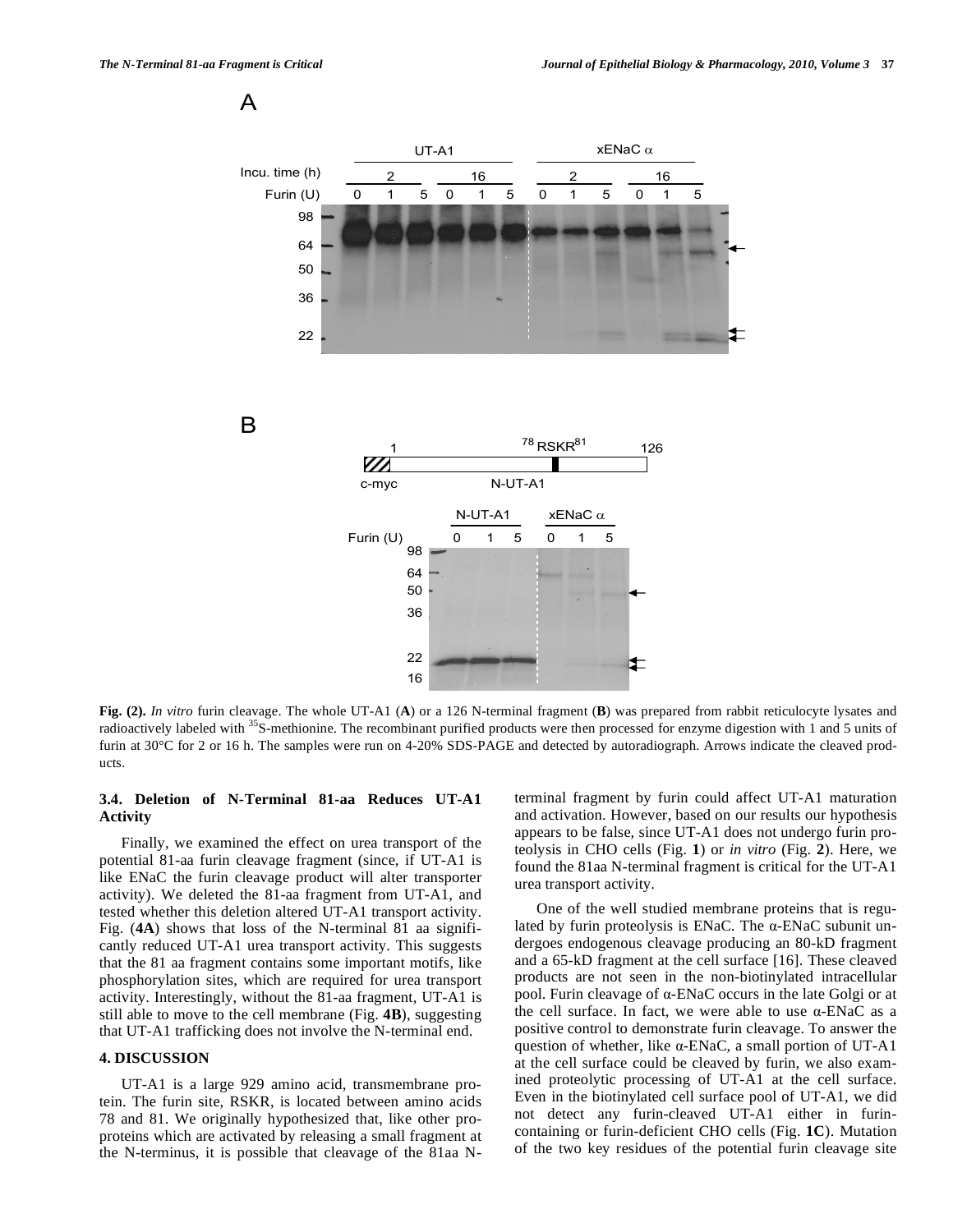

**Fig. (3).** Disruption of UT-A1 furin sites does not affect UT-A1 activity. Oocytes were injected with cRNAs encoding UT-A1, or UT-A1 mutants (R78A, R81A) for 3 days. Top) urea transport activity was measured by 14C urea flux (n=5~6 oocytes). Bottom) UT-A1 protein was analyzed by immunoblotting with antibody to UT-A1. Asterisk indicates a non-specific band. The same membrane were striped and re-probed with actin.

affected neither UT-A1 urea transport activity nor protein expression pattern in the cell membrane in the Xenopus oocyte expression system. This result strongly implies that maturation and trafficking of UT-A1 does not involve furin proteolytic cleavage. On the contrary, removal of the entire N-terminal 81-aa fragment significantly reduced UT-A1 urea transport activity, although UT-A1 trafficking to the cell surface is normal.

 Furin cleavage of ENaC does affect channel activity; but despite possessing a consensus furin cleavage site (R-X-K/R-R), UT-A1 is not cleaved and UT-A1 activity affected by furin. Structurally, the furin cleavage site(s) in ENaC  $(\alpha, \beta)$  $\gamma$ ) is located in the extracelluar loop. Though topology analysis shows UT-A1 N-terminus is in the cytosolic side, the exact structure of UT-A1 is still unclear. A number of studies also demonstrated that other serine proteases cleave and activate ENaC, including channel-activating serine protease CAP1 (or prostasin), CAP2, CAP3, and neutrophil elastase [15, 16]. However, it appears unlikely that UT-A1 can be cleaved by other proprotein convertases. In addition to the current study (in CHO cells and oocytes), we did not observe different sizes of UT-A1 protein in other experiments when we express UT-A1 in MDCK or HEK 293 cells where alternative proteases are likely to be present (not shown).



**Fig. (4).** Deletion of N-terminal 81-aa impairs UT-A1 activity. Oocytes were injected with cRNAs of UT-A1 or truncated UT-A1  $(\Delta 81A1)$  for 3 days (top). Middle) urea transport activity was measured by 14C urea flux (n=5~6 oocytes). Bottom) Total and biotinylated UT-A1 were analyzed by immunoblotting with antibody to UT-A1. The same membranes were re-probed for actin or detected by ABC (avidin-biotin complex).

 It is generally believed that the cleavage sequence for furin is Arg-X-X-Arg, but the enzyme prefers the site Arg-X-(Lys/Arg)-Arg [18]. UT-A1 has the sequence RSKR, which seems to perfectly fit the consensus sequence. However, our results showed that furin could not cleave UT-A1, either in cells or in purified UT-A1 *in vitro*. The literature reports that bone morphogenetic protein-4 (BMP-4) [23], SeMNPV virus envelope fusion protein [24], and Crimeancongo hemorrhagic fever virus glycoprotein precursor [25] all have a RSKR sequence and can be cleaved by furin. This suggests that other residues besides the simple consensus sequence may be required for efficient cleavage by furin. Krysan *et al.* [26] noticed that the ability of furin to cleave a particular protein substrate might also depend on the tertiary structure as well as the amino acids immediately surrounding the cleavage site. They found that an additional Arg at the P6 position appears to enhance cleavage. However, the three proteins listed above [23-25] do not possess Arg at the P6 position. Therefore, the consensus furin site (R-X-R/K-R) is the minimum required but may not be sufficient for furin cleavage. Additional information may be needed to clarify the nature of the furin cleavage site.

 In summary, UT-A1 activation does not involve furindependent cleavage. The N-terminal 81-aa fragment is required for UT-A1 urea transport activity. Further study will be needed to clarify how the 81-aa fragment affects UT-A1